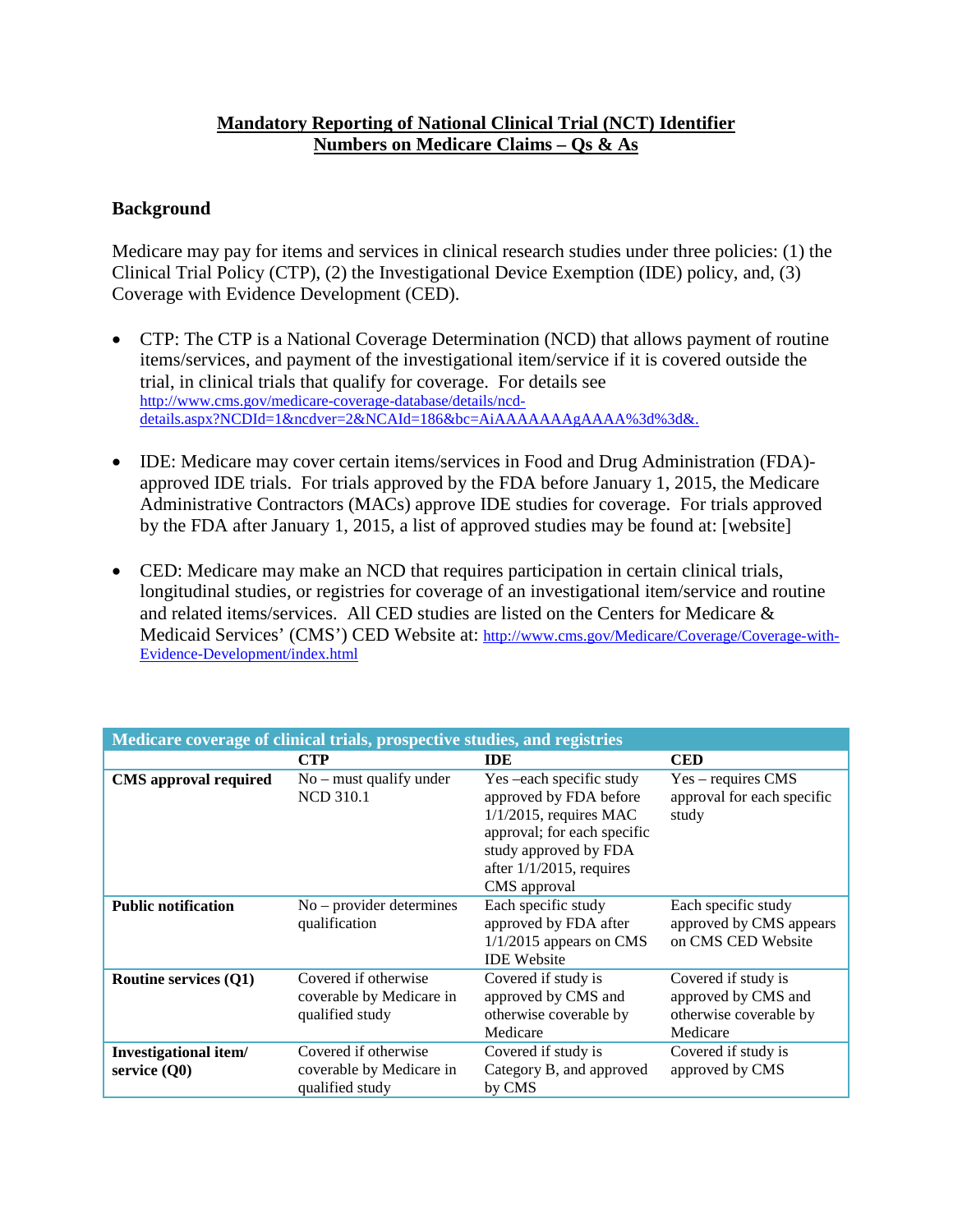**1. Q:** Do organizations bill Medicare for all services related to the clinical trial and then bill Medicare Advantage (MA) plans for the difference between Medicare's and the MA's plan coinsurance/copay that would have been normally paid?

**A:** Medicare will reimburse qualifying clinical trial claims on behalf of MA members and will waive the Part A and the Part B deductibles. MA plans are responsible for the remaining original Medicare coinsurance minus the plan's normal member copays for the incurred types of service. Providers need to submit the bills to the appropriate A or B MAC using the proper modifiers and ICD-9 or ICD-10 codes depending on whether the date of service is prior to October 1, 2015, or after.

| <b>Type of Clinical Trial</b>                    | <b>Where to Submit Claim</b>            |
|--------------------------------------------------|-----------------------------------------|
| <b>IDE</b> (Category A and Category B)           | MA Plan                                 |
| <b>Clinical Trials that Quality for Coverage</b> | MA plan unless CMS determines that the  |
| <b>Under a Specific NCD</b>                      | significant cost threshold is exceeded. |
| <b>Clinical Trials that Qualify for Coverage</b> | Fee-for-Service MAC                     |
| under the CTP                                    |                                         |

**2. Q:** Does Transmittal 2805 dated October 30, 2013, mandating the reporting of a clinical trial number on claims for items/services provided in clinical trials that are qualified for coverage as specified in the NCD Manual apply to research studies?

**A**: If the study is registered on ClinicalTrials.gov and is assigned an NCT identifier number, and *includes billable charges,* the NCT identifier number should be reported on all related claims as long as the patient is a study participant.

**3.** Q: If a patient is in a clinical trial, has finished active treatment and is being seen yearly for observation, do we still need to include the National Clinical Trial (NCT) identifier number?

**A:** No

- **4. Q:** If a patient is in an observation-only trial (where the trial is looking at care trending and has no bearing on treatment decisions) are we required to report the NCT identifier number?
	- **A:** No
- **5. Q:** We question when the modifier -Q0 would ever be used on a claim. If a drug that is not FDA-approved is being used in a trial, said drug is provided by the study and won't be billed to insurance. So what is the purpose of using the -Q0?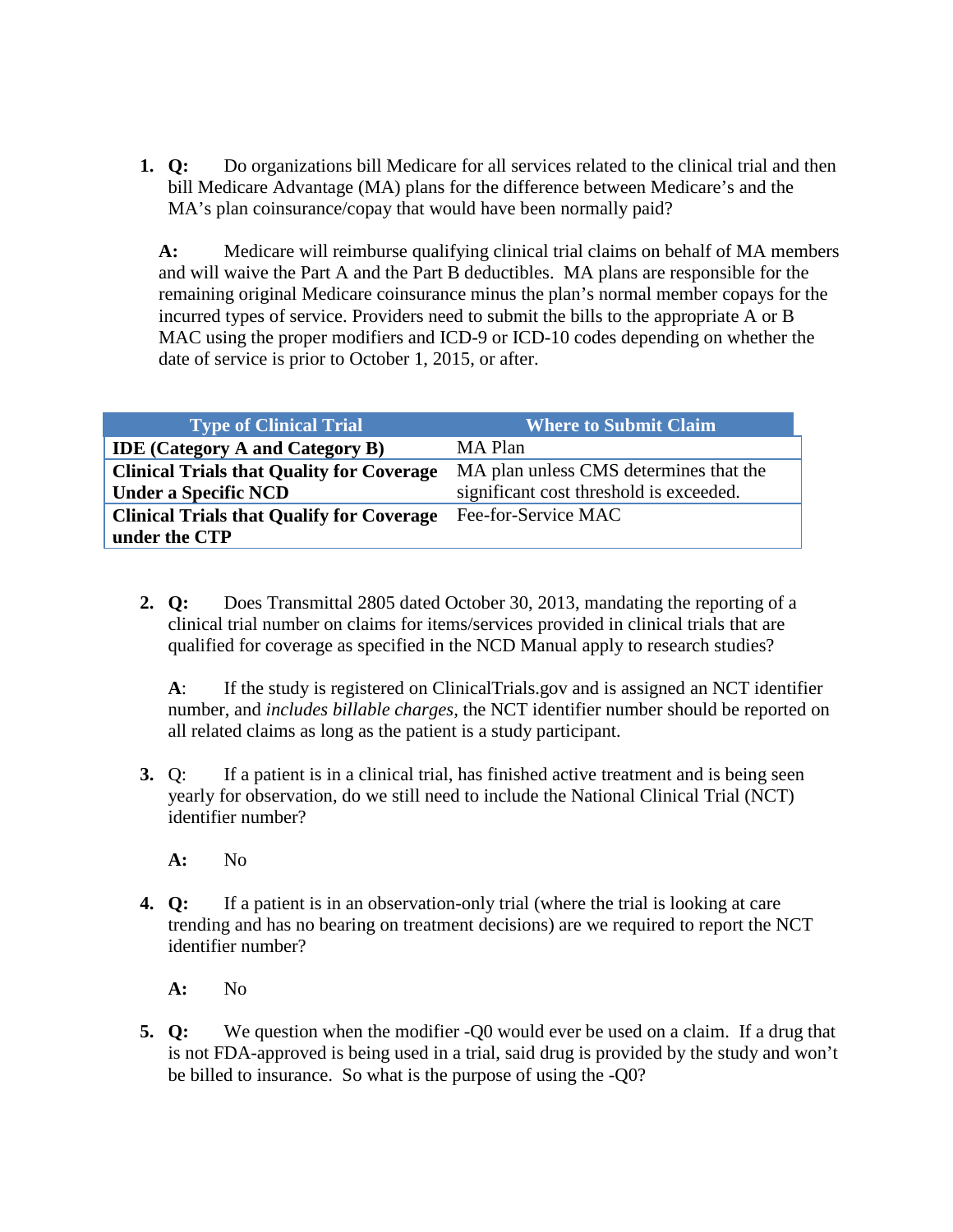**A:** See chart

**6. Q:** If we have a patient in a trial and the physician orders lab tests/scans not dictated by the trial (new problem) but the patient doesn't go off study, do we still include the NCT number?

**A:** No

**7. Q:** If a physician orders labs dictated by the study and also orders additional labs, do we put a -Q1 modifier on the study-dictated labs but not the additional labs?

**A:** That is correct.

**8. Q:** Are we supposed to put the -Q1 modifier on all line items or just the primary procedure code and is it acceptable to put the modifier in the second modifier slot?

**A:** Yes the -Q1 modifier should be on all line items. Yes the modifier can go in the secondary position.

- **9. Q:** If we have a clinical trial patient who has been admitted to the hospital for a problem not related to the clinical trial (sepsis, heart attack) and we are called in to consult, do we report the NCT number?
	- **A:** No
- **10. Q:** We assume if we admit the patient to the hospital for treatment we would include the NCT number on the claim, but what if we admit them for sepsis or dehydration, pain control etc.?

**A:** No. Complications arising from participation in a clinical trial do not need an NCT number.

**11. Q:** Do all services to a patient who is in a clinical trial need to be submitted with the NCT number, or only specifically those services that are part of the trial? Or do we include all services related to the condition (diagnosis) that is part of the clinical trial?

**A:** Only those services that are part of the clinical trial, including routine care for the condition in the clinical trial, need to be submitted with an NCT identifier number on a Medicare claim related to the clinical trial. In other words, if the patient falls and break their leg and happens to be participating in a trial, they would not report the NCT identifier number on the claim for the broken leg.

**12 Q:** MLN Article SE1344 dated January 2, 2014, gives hospitals and others permission to use the 99999999 number in place of the actual NCT identifier number on claims. Can a hospital use the NCT identifier number when they have it for some claims and use the 99999999 number when they do not have the actual number?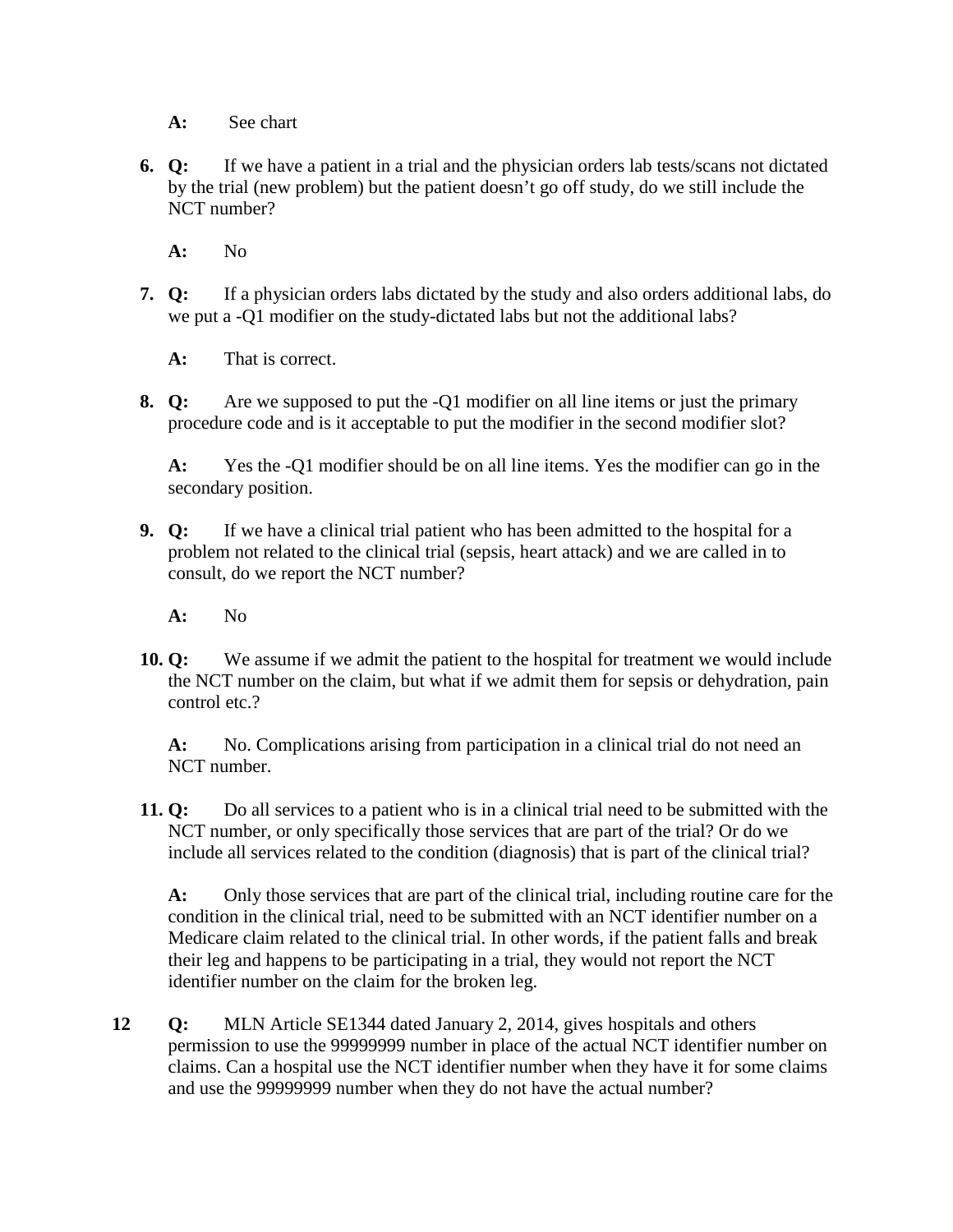**A:** Yes, however, actual NCT identifier numbers are required if they are known. If the study is an IDE study or a CED study, the NCT number is always required.

**13. Q:** For clinical trials that are qualified for coverage as specified in the NCD Manual, Pub. 100-03, section 310.1, does mandatory reporting of the NCT identifier number also apply to drug clinical trials? In both the MedLearn Matters (MM8401 and SE1344) and the CR8401, Transmittal 2805, the website includes a link for contractors to verify the validity of a clinical trial/registry. The related registries are also included. Does this mean the new mandatory reporting of the NCT identifier number only applies to the registries listed on this page and the studies associated with these registries?

**A:** No, the use of the CMS web page that includes listings of approved facilities and mentions various studies/registries does not constitute a complete list of all Medicareapproved trials, studies, and registries subject to this reporting requirement.

**14. Q:** In the scenario where a patient is enrolled in a national clinical trial and also part of a demonstration, which number should be reported in the REF02 segment on a claim? Both of these numbers require use of the same field L2300-REF02 when REF01 is P4, but it seems unlikely that we should send both. In the case where there is overlap, which should take precedence? Or, is there an alternate spot we should report one of these numbers?

**A:** The NCT identifier number is required for all trial/registry/study-related claims if it qualifies for the CTP, is an IDE study, or is a CED study.

**15. Q:** If a supplier cannot/does not report a valid NCT identifier number and reports the generic number will the claims be denied? Do suppliers have the option to use either the generic number or the actual clinical trial number?

**A:** Claims should not be denied as long as there is a valid or generic number in the appropriate field of the trial-related claim but if the capabilities are there to report the actual clinical trial number that is the number that should be reported.

The workaround is designed for those providers that don't have a current mechanism/process in place to report a valid NCT identifier number at this time. It was not designed to instruct providers that are already reporting the valid number to go ahead and start reporting the generic number or do anything different than they're already doing. It was also not designed to afford providers the ability to slack an entire year on these requirements, but to afford those with the inability to report the actual number additional time and assist them with any hardships surrounding this reporting. Yes suppliers theoretically have an option based on our instructions but they should be reporting an actual number if they've already been doing so and are currently able to do so. We aren't looking for providers to regress. We are looking to see less and less generic numbers reported on a regular, moving forward basis.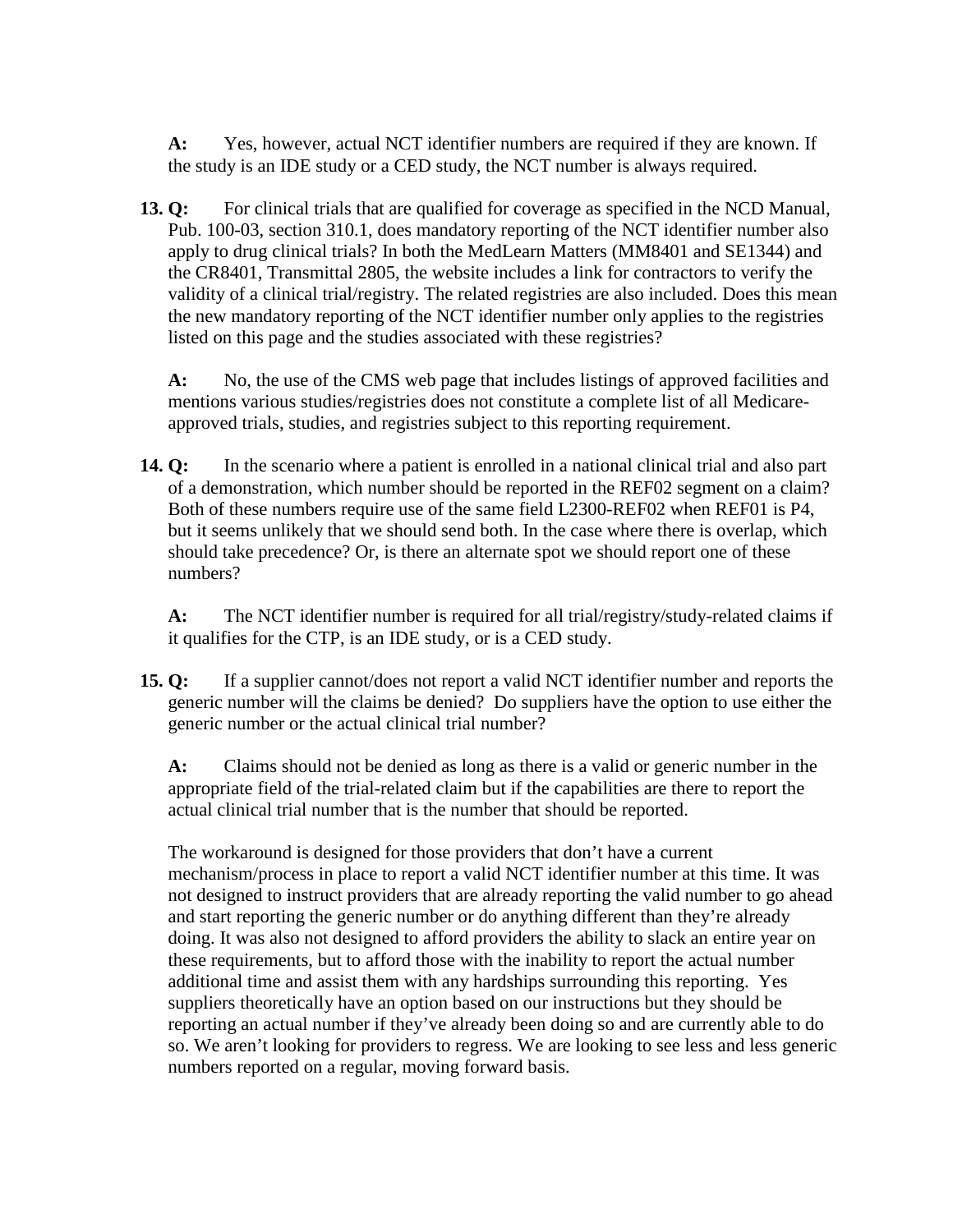**16. Q:** Do we need to report the NCT identifier number on all patient's in a recruiting, active, or not recruiting clinical trial for any services being billed to Medicare? This would include any service billed by the hospital or the physician as outlined in the Clinical Trial Protocol.

**A:** Yes. Any items/services provided to the participating beneficiary relative to the trial should be reported with the corresponding NCT identifier number.

**17. Q:** What is the difference between an approved and a qualified clinical trial? Are claims with diagnosis code V70.7 only for qualified clinical trial numbers, or are there cases where you use the V70.7 that would not be for a qualified clinical trial?

**A:** See chart explaining the differences between CTP, IDE, and CED studies. All of these studies require the mandatory coding as described in Transmittal 2805. The V70.7 diagnosis code is attached to trial-related claims to indicate the items/services are provided in connection with a Medicare-approved/qualified trial. Hence, use of V70.7 for non-Medicare approved/qualified trials would not be appropriate.

**18. Q:** For cases where a patient is enrolled in a study/registry over a multiple year time frames, and has the study item/service (device/drug) provided on a given day at enrollment onset, do we have to report the NCT identifier number on all claims afterward?

**A:** The NCT identifier number is mandatory for all trial-related items/services claims that are directly related to the study throughout the life of the trial; but not for non-trialrelated items/services claims. For example, a study protocol may require testing over several years. That testing should be billed under the NCT identifier number. That said, providers should use their professional judgment in determining individual items/services and what is and is not related to a given trial.

**19. Q:** How should control studies (symptom management or quality of life) be billed?

**A:** If there are items or services provided in these studies, they should be reported using the instructions in CR 8401.

**20. Q:** Are the requirements in CR 8401 only for Medicare patients or all patients?

**A:** The requirements referred to in CR 8401 pertain to Medicare approved/qualifying clinical trials/registries/studies.

**21. Q:** When is the NCT identifier number necessary - for just the visit or for line-by-line charges?

**A:** The NCT identifier number is required on the claim transmitting items/services provided relative to the trial/study/registry. The individual line-items will be identified with an appropriate -O0 or -O1 modifier to identify coverage.